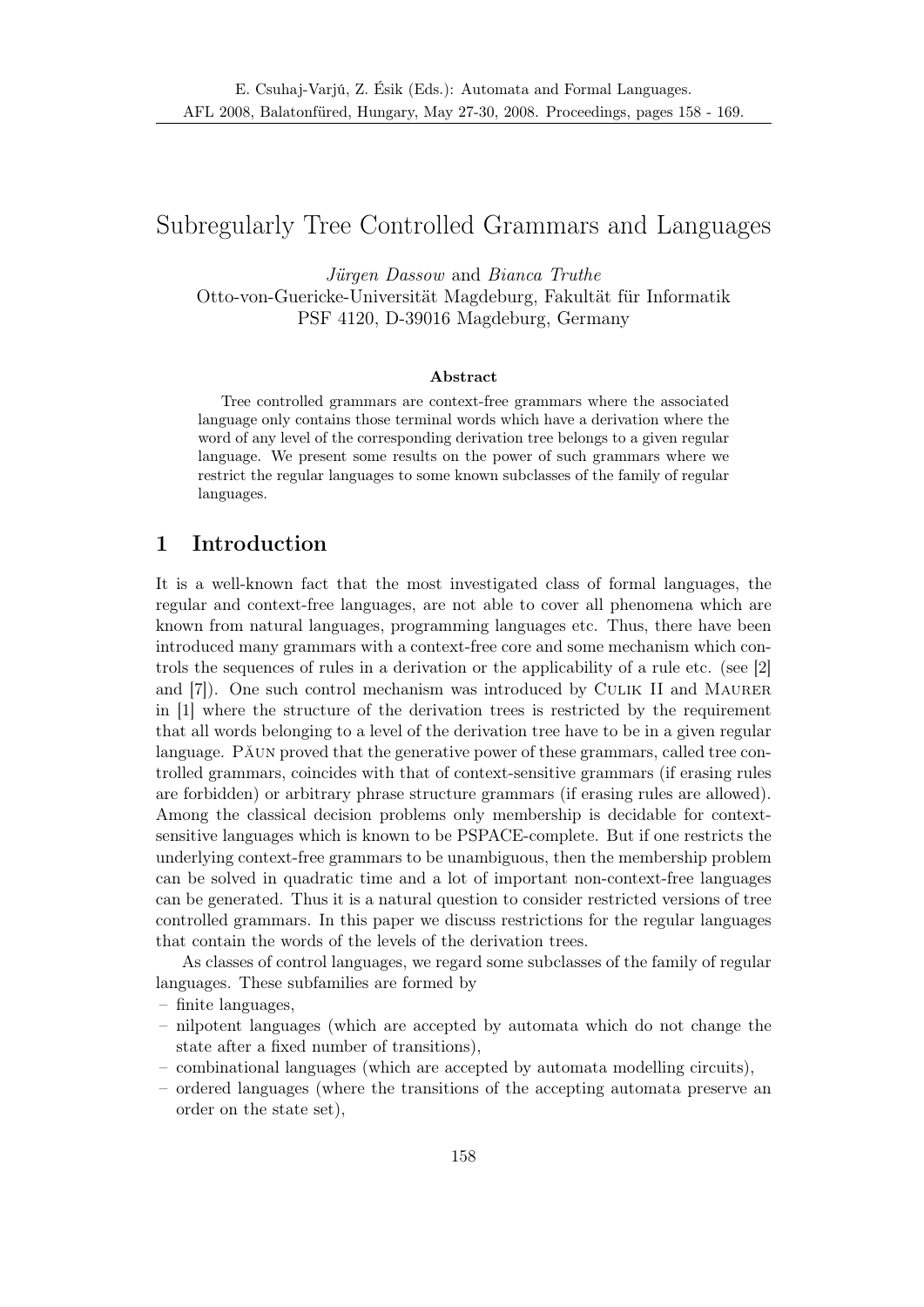- suffix-closed (or multiple-entry or fully-initial languages) languages (which are accepted by automata where the computation can start in any state),
- commutative languages (which are closed under permutations of the letters in a word),
- circular languages (which are closed under cyclic shifts of the letters in a word),
- non-counting (or star-free) languages (which can be described by expressions using only union, concatenation, and complement).

In most cases we show that the obtained language family coincides with some known language family as the context-sensitive languages, the E0L languages or matrix languages (of finite index); in the remaining cases we present some lower bounds for the generative power.

## 2 Definitions

Throughout the paper, we assume that the reader is familiar with the basic concepts of formal language theory; for details we refer to [7], [6], and [2].

For an alphabet  $V = \{a_1, a_2, \ldots, a_m\}$  and a word  $w \in V^*$ , we define the Parikh vector  $\pi_V(w) = (n(a_1), n(a_2), \ldots, n(a_m))$  where  $n(a_i), 1 \leq i \leq m$ , is the number of occurrences of  $a_i$  in  $w$ .

By FIN, REG, CF, CS, and RE we denote the families of finite, regular, contextfree, context-sensitive languages, and recursively enumerable languages. For a language  $L$  over V, we set

$$
Suf(L) = \{y \mid xy \in L \text{ for some } x \in V^*\},
$$
  
 
$$
Comm(L) = \{a_{i_1} \dots a_{i_n} \mid a_1 \dots a_n \in L, n \ge 1, \{i_1, i_2, \dots, i_n\} = \{1, 2, \dots, n\}\},
$$
  
 
$$
Circ(L) = \{a_{i+1}a_{i+2} \dots a_n a_1 a_2 \dots a_i \mid n \ge 1, 1 \le i \le n, \ a_1 a_2 \dots a_n \in L\}.
$$

It is known that  $Suf(L)$  is regular for a regular language L.

With any derivation in a context-free grammar  $G$ , we associate a derivation tree. With any derivation tree t of height k and any number  $0 \leq j \leq k$ , we associate the words of level j and the sentential form of level j which are given by all nodes of depth  $j$  read from left to right and all nodes of depth  $j$  and all leaves of depth less than j read from left to right, respectively.

Obviously, if w and v are sentential forms of two successive levels, then  $w \implies^* v$ holds and this derivation is obtained by a parallel replacement of all nonterminals occurring in w.

A tree controlled grammar is a quintuple  $G = (N, T, P, S, R)$  where

- $(N, T, P, S)$  is a context-free grammar with a set N of nonterminals, a set T of terminals, a set  $P$  of context-free non-erasing rules, and an axiom  $S$ ,
- $R$  is a regular set over  $(N \cup T)^*$ .

The language  $L(G)$  generated by a tree controlled grammar  $G = (N, T, P, S, R)$ consists of all words  $z \in T^*$  such that there is a derivation tree t where z is the word obtained by reading the leaves from left to right and the words of all levels of  $t$  – besides the last one – belong to  $R$ .

Let  $X$  be a subfamily of  $REG$ . Then we denote the family of languages generated by tree controlled grammars  $G = (N, T, P, S, R)$  with  $R \in X$  by  $TC(X)$ .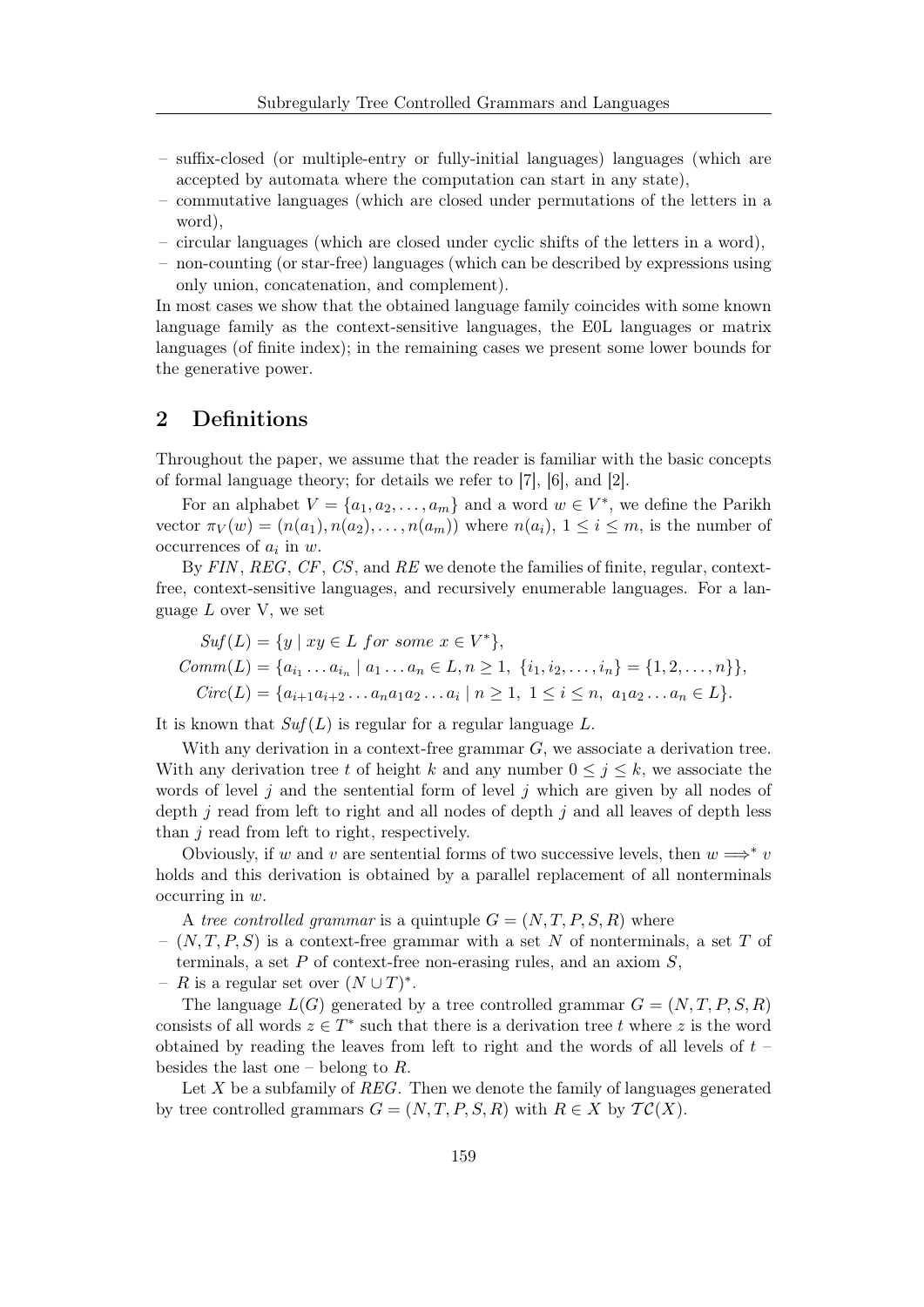Example 1. As an example we consider the tree controlled grammar

$$
G_1 = (\{S\}, \{a\}, \{S \to SS, S \to a\}, S, \{S\}^+).
$$

Since no level can contain the symbol  $S$  as well as a terminal  $a$ , first one has to replace any  $S$  by  $SS$  for a certain time before rewriting any  $S$  by  $a$ . Therefore the levels of an allowed derivation tree consist of the words  $S, SS, SSSS, \ldots, S^{2^n}, a^{2^n}$  for some  $n \ge 0$ . Thus  $L(G_1) = \{a^{2^n} \mid n \ge 0\}$ .

Example 2. The tree controlled grammar

 $G_2 = (\{S, A, B, C, D, E\}, \{a, b\}, P, S, \{S, AB, aAbBa, aCba, Cb\})$ 

with  $P = \{S \rightarrow AB, A \rightarrow aAb, B \rightarrow Ba, A \rightarrow ab, B \rightarrow a, A \rightarrow aCb, C \rightarrow Cb, C \rightarrow b\}$ generates the language  $L(G_2) = \{a^n b^{n+m} a^n \mid n \ge 1, m \ge 0\}.$ 

In [5] (see also [2]), it has been shown that a language L is generated by a tree controlled grammar if and only if it is generated by a context-sensitive (or monotone) grammar.

**Theorem 3.** ([5], [2])  $TC(REG) = CS$ .

In this paper, we are interested in those language families which can be obtained from tree controlled grammars  $G = (N, T, P, S, R)$  where the regular language belongs to some special subfamily of the family of regular languages. From the definition, the next statement follows immediately.

**Lemma 4.** If 
$$
X \subseteq Y \subseteq REG
$$
, then  $TC(X) \subseteq TC(Y)$ .

We consider the following restrictions for regular languages. Let  $L$  be a language and  $V = alph(L)$  the minimal alphabet of L. We say that L is

- combinational iff it can be represented in the form  $L = V^*A$  for some subset  $A \subseteq V$ ,
- definite iff it can be represented in the form  $L = A \cup V^*B$  where A and B are finite subsets of  $V^*$ ,
- *nilpotent* iff L is finite or  $V^* \setminus L$  is finite,
- commutative iff  $L = Comm(L)$ ,
- circular iff  $L = Circ(L)$ ,
- suffix-closed (or fully initial or multiple-entry language) iff xy ∈ L for some words  $x, y \in V^*$  implies  $y \in L$  (or equivalently,  $Suf(L) = L$ ),
- non-counting (or star-free) iff there is an integer  $k \geq 1$  such that, for any words  $x, y, z \in V^*, xy^k z \in L$  if and only if  $xy^{k+1}z \in L$ ,
- *power-separating* iff for any  $x \in V^*$  there is a natural number  $m \geq 1$  such that either  $J_x^m \cap L = \emptyset$  or  $J_x^m \subseteq L$  where  $J_x^m = \{x^n \mid n \ge m\},$
- ordered iff L is accepted by some finite automaton  $\mathcal{A} = (Z, V, \delta, z_0, F)$  where  $(Z, \preceq)$  is a totally ordered set and, for any  $a \in V$ ,  $z \preceq z'$  implies  $\delta(z, a) \preceq \delta(z', a)$ .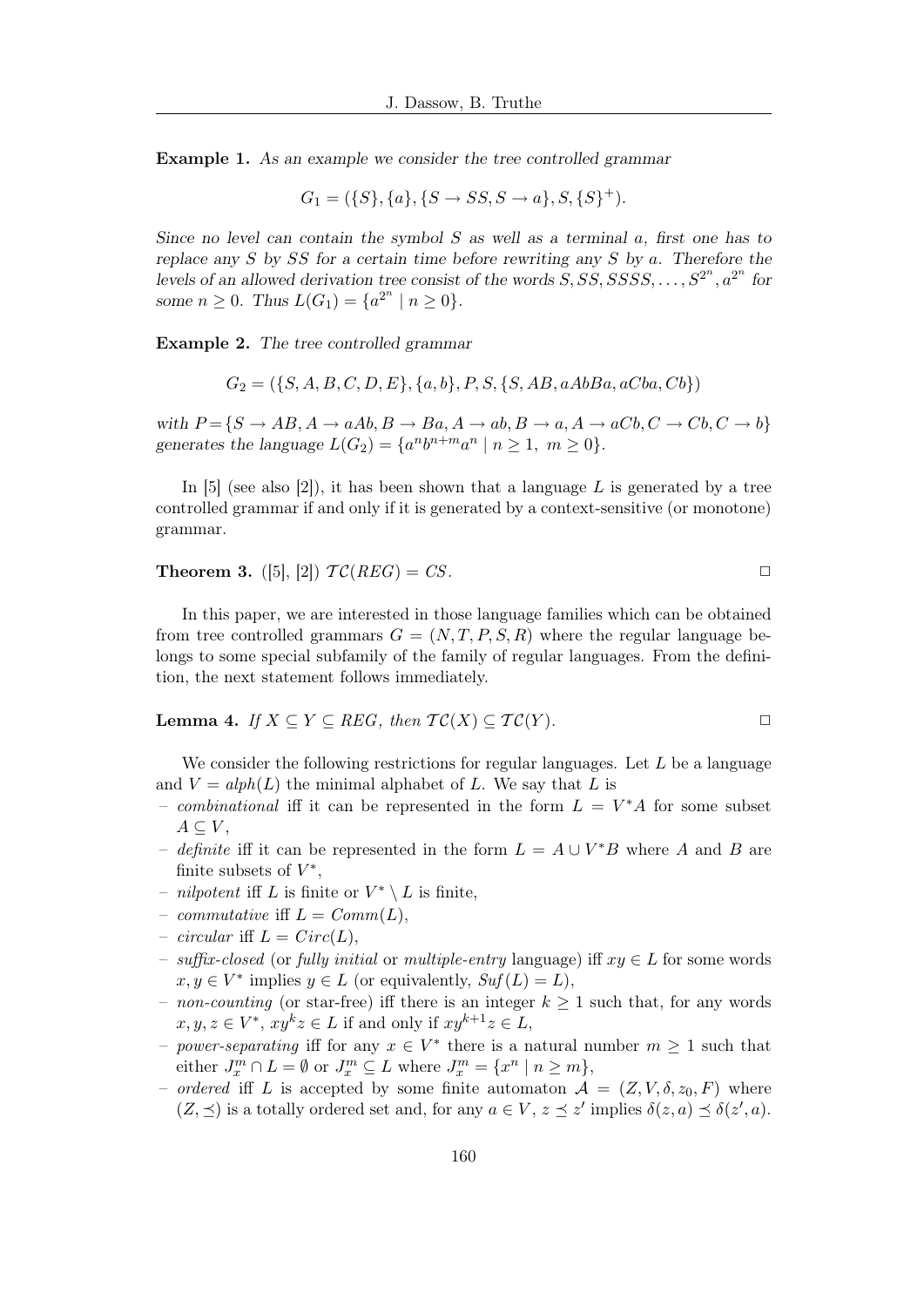It is obvious that combinational, definite, nilpotent and ordered languages are regular, whereas non-regular languages of the other above mentioned types exist.

By COMB, DEF, NIL, COMM, CIRC, SUF, NC, PS, and ORD we denote the families of all combinational, definite, nilpotent, regular commutative, regular circular, regular suffix-closed, regular non-counting, regular power-separating, and ordered languages, respectively. The relations between these language families are investigated e. g. in [4] and [8] and can be given by Figure 1. Moreover, we add the family  $MON$  of all languages of the form  $V^*$ , where V is an alphabet (languages of MON are target sets of monoids).



Figure 1: Hierarchy of subregular languages (an arrow from X to Y denotes  $X \subseteq Y$ , and if two families are not connected by a directed path then they are incomparable)

A matrix grammar is a quadruple  $G = (N, T, M, S, Q)$  where

- N, T, and S are specified as in a context-free (or tree controlled) grammar,
- $M = \{m_1, m_2, \ldots, m_r\}$  is a finite set of finite sequences  $m_i$  of context-free nonerasing rules, i.e.,  $m_i = (A_{i,1} \rightarrow v_{i,1}, A_{i,2} \rightarrow v_{i,2}, \ldots, A_{i,r_i} \rightarrow v_{i,r_i})$  for  $1 \leq i \leq r$ , (the elements of M are called matrices), and
- $Q$  is a subset of the productions occurring in the matrices of M.

The application of a matrix  $m_i$  is defined as a sequential application of the rules of  $m_i$  in the given order where a rule of  $Q$  can be ignored if its left-hand side does not occur in the current sentential form, i.e.,  $x \Longrightarrow_{m_i} y$  holds iff there are words  $w_j$ ,  $1 \leq j \leq r_i + 1$  such that  $x = w_1$ ,  $y = w_{r_i+1}$  and, for  $1 \leq j \leq r_i$ ,

$$
w_j = x_j A_{i,j} y_j
$$
 and  $w_{j+1} = x_j v_{i,j} y_j$ 

or

 $w_j = w_{j+1}$  and  $A_{i,j}$  does not occur in  $w_j$  and  $A_{i,j} \to v_{i,j} \in Q$ .

The language  $L(G)$  generated by G consists of all words  $z \in T^+$  such that there is a derivation

 $S \Longrightarrow_{m_{i_1}} v_1 \Longrightarrow_{m_{i_2}} v_2 \Longrightarrow_{m_{i_3}} \ldots \Longrightarrow_{m_{i_t}} v_t = z$ 

for some  $t \geq 1$ .

For any matrix grammar  $G = (N, T, M, S, Q)$ , any derivation

$$
D: S = w_0 \Longrightarrow_{m_{i_1}} w_1 \Longrightarrow_{m_{i_2}} w_2 \Longrightarrow_{m_{i_3}} \ldots \Longrightarrow_{m_{i_n}} w_n
$$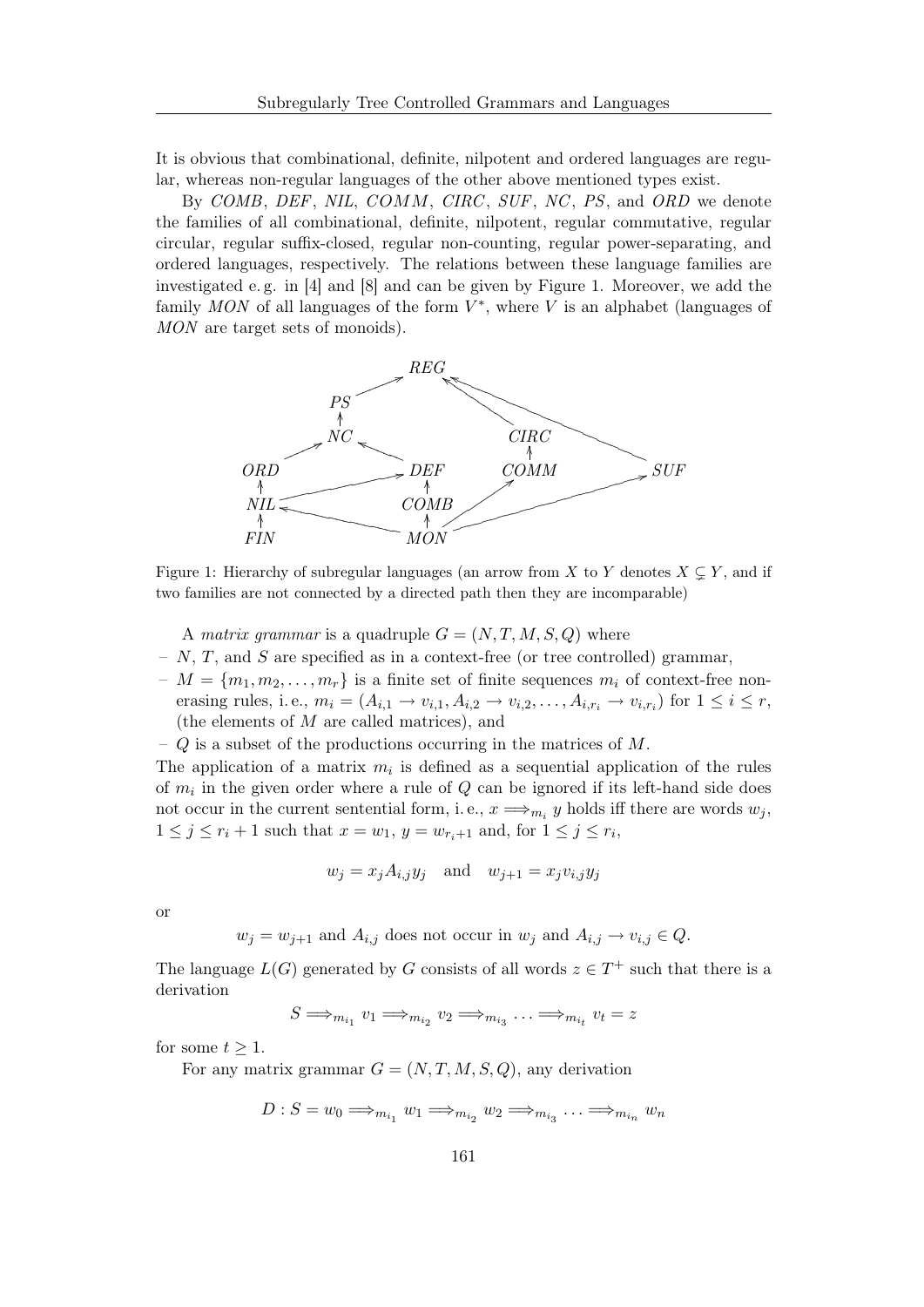in G and any word  $z \in L(G)$ , we define the indexes by

$$
Ind(G, D) = \max\{\#_N(w_i) \mid 0 \le i \le n\},
$$
  
\n
$$
Ind(G, z) = \min\{Ind(G, D) \mid D \text{ is a derivation of } z\},
$$
  
\n
$$
Ind(G) = \sup\{Ind(G, z) \mid z \in L(G)\}.
$$

By  $MAT$  and  $MAT<sub>fin</sub>$ , we denote the families of all languages which can be generated by matrix grammars and matrix grammars  $G$  with a finite index  $Ind(G)$ , respectively.

An extended interactionless L system (abbreviated as E0L system) is a quadruple  $G = (V, T, P, w)$  where V is an alphabet, T is a non-empty subset of V, w is a nonempty word over V and P is a finite subset of  $V \times V^+$  such that, for any  $a \in V$ , there is at least one element  $a \rightarrow v$  in P.

We say that  $x \in V^+$  directly derives  $y \in V^+$ , written as  $x \Longrightarrow y$ , if  $x = x_1 x_2 \dots x_n$ for some  $n \geq 1$ ,  $x_i \in V$ ,  $1 \leq i \leq n$ ,  $y = y_1y_2...y_n$  and  $x_i \to y_i \in P$  for  $1 \leq i \leq n$ , i.e., any letter of x is replaced according to the rules of  $P$ . Thus the derivation process in an E0L system is purely parallel. By  $\implies^*$  we denote the reflexive and transitive closure of  $\implies$ . The language  $L(G)$  generated by G is defined as

$$
L(G) = \{ z \mid w \Longrightarrow^* z, z \in T^+ \}.
$$

By E0L we denote the families of languages which are generated by E0L systems.

## 3 Generating the Family of Context-Sensitive Languages

The context-sensitive languages are all generatable by tree controlled grammars with regular control sets that are suffix-closed, circular or ordered.

Theorem 5.  $TC(SUF) = CS$ 

*Proof.* Let  $L$  be a context-sensitive language over an alphabet  $T$  without the empty word (the modifications for the case with the empty word are left to the reader). Then

$$
L = \bigcup_{a \in T} \{a\} L_a,
$$

where  $L_a = \{w \mid aw \in L\}$  is a context-sensitive language. By Theorem 3, for  $a \in T$ , there is a tree controlled grammar  $G_a = (N_a, T, P_a, S_a, R_a)$  with  $L(G_a) = L_a$ .

We consider the tree controlled grammar  $G = (N, T, P, S, R)$  with

$$
N = \{S\} \cup \bigcup_{a \in T} (\{A_a, C_a\} \cup N_a),
$$
  
\n
$$
P = \bigcup_{a \in T} (\{S \to A_a S_a, A_a \to A_a, A_a \to C_a, C_a \to a\} \cup P_a),
$$
  
\n
$$
R = \{S\} \cup \bigcup_{a \in T} Suf(\{A_a\} R_a \cup \{C_a\} T^*).
$$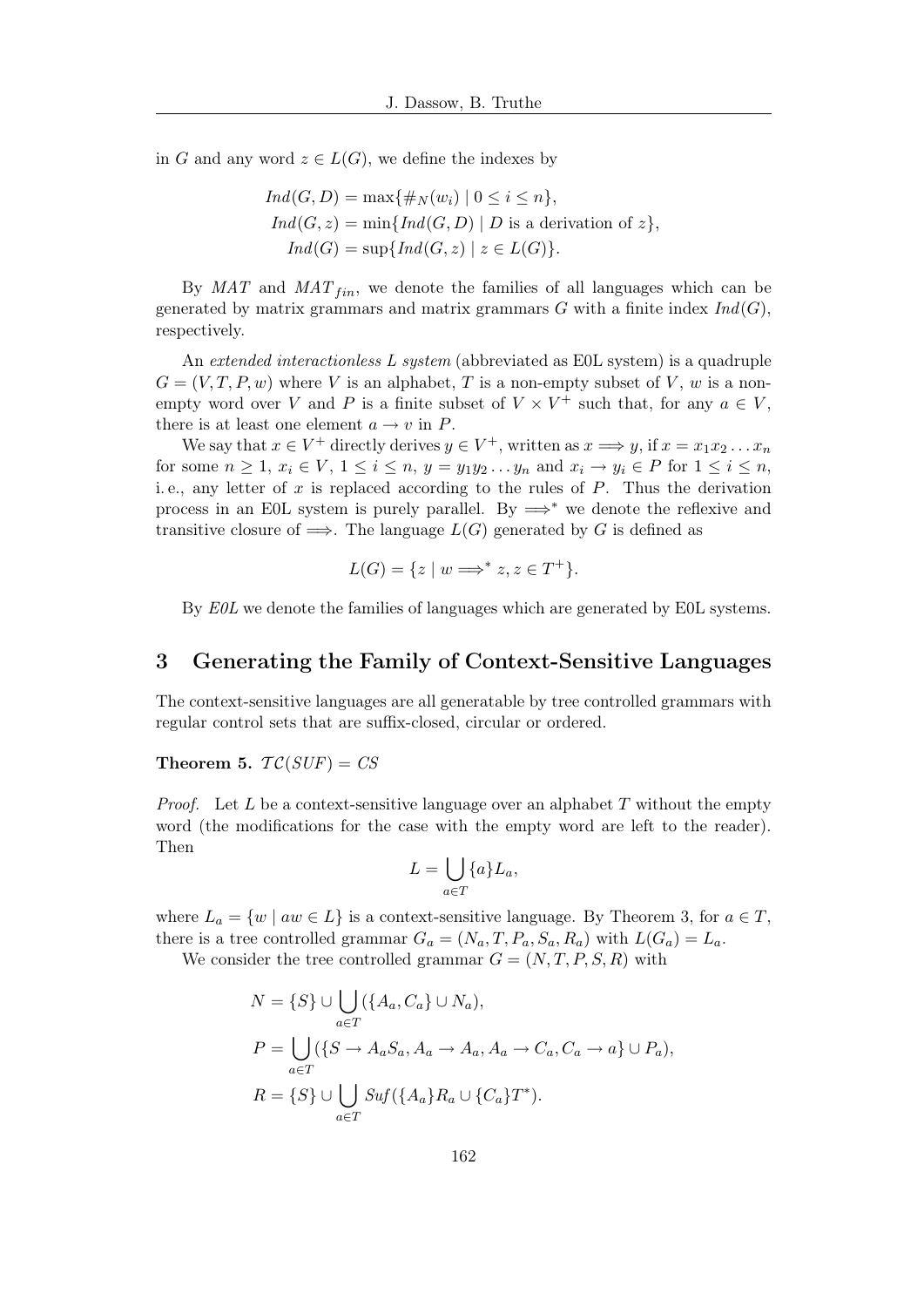By definition, R is suffix-closed and regular.

Obviously, the words  $w_i, 0 \leq i \leq n$ , defined by the level i of a derivation tree of G have the forms  $w_0 = S$ ,  $w_1 = A_a w_1'$ ,  $w_2 = A_a w_2'$ , ...,  $w_{n-1} = A_a w_{n-1}'$ ,  $w_n = C_a z$ , where  $w'_i \in R_a$  for  $1 \leq i \leq n-1$  and the generated word is  $az \in \{a\}L_a \subseteq L$ . Therefore it easily follows that  $L(G) = L$ . Thus  $L \in \mathcal{TC}(SUF)$  which proves  $CS \subseteq \mathcal{TC}(SUF)$ . On the other hand, by Theorem 3 and Lemma 4,  $TC(SUF) \subset TC(REG) = CS$ .  $\Box$ 

For the next theorem, we use the same idea<sup>1</sup>.

Theorem 6.  $TC(CIRC) = CS$ .

*Proof.* Let  $L$  be a context-sensitive language over an alphabet  $T$ . Then

$$
L = L_1 \cup \bigcup_{(a,b)\in T^2} \{a\} L_{ab}\{b\},\
$$

where  $L_1 = \{ w \in L \mid |w| \leq 1 \}$  is a finite language and  $L_{ab} = \{ w \in T^* \mid awb \in L \}$  is a context-sensitive language for any pair  $(a, b) \in T^2$ . By Theorem 3, for  $(a, b) \in T^2$ , there is a tree controlled grammar  $G_{ab} = (N_{ab}, T, P_{ab}, S_{ab}, R_{ab})$  with  $L(G_{ab}) = L_{ab}$ .

We consider the tree controlled grammar  $G = (N, T, P, S, R)$  with

$$
N = \{S\} \cup \bigcup_{x \in T} \{[\mathbf{I}_x, \tilde{\mathbf{I}}_x, \mathbf{I}_x, \tilde{\mathbf{I}}_x] \cup \bigcup_{(a,b) \in T^2} N_{ab},
$$
  
\n
$$
P = \{S \rightarrow w \mid w \in L_1\} \cup \bigcup_{(a,b) \in T^2} (\{S \rightarrow \mathbf{I}_a S_{ab} \mathbf{I}_b\} \cup P_{ab})
$$
  
\n
$$
\cup \bigcup_{x \in T} \{\mathbf{I}_x \rightarrow \mathbf{I}_x, \mathbf{I}_x \rightarrow \tilde{\mathbf{I}}_x, \tilde{\mathbf{I}}_x \rightarrow x, \mathbf{I}_x \rightarrow \mathbf{I}_x, \mathbf{I}_x \rightarrow \tilde{\mathbf{I}}_x, \tilde{\mathbf{I}}_x \rightarrow x\},
$$
  
\n
$$
R = \{S\} \cup \bigcup_{(a,b) \in T^2} Circ(\{\mathbf{I}_a\} R_{ab}\{\mathbf{I}_b\} \cup \{\tilde{\mathbf{I}}_a\} T^*\{\tilde{\mathbf{I}}_b\}).
$$

By definition, R is circular and regular.

Obviously, the words  $w_i$ ,  $0 \leq i \leq n$ , defined by the level i of a derivation tree of G have the forms  $w_0 = S$  and  $w_1 \in L_1$  or

w<sup>0</sup> = S, w<sup>1</sup> =[ <sup>a</sup>w 0 <sup>1</sup>]b, w<sup>2</sup> =[ <sup>a</sup>w 0 <sup>2</sup>]b, . . . , wn−<sup>1</sup> =[ <sup>a</sup>w 0 <sup>n</sup>−1]b, w<sup>n</sup> <sup>=</sup> ˜[ <sup>a</sup><sup>z</sup> ˜]b,

where  $w'_i \in R_{ab}$  for  $1 \leq i \leq n-1$  and the generated word is  $azb \in \{a\}L_{ab}\{b\} \subseteq L$ . Therefore it easily follows that  $L(G) = L$ . Thus  $L \in \mathcal{TC}(CIRC)$  which proves  $CS \subseteq \mathcal{TC}(CIRC)$ . By Theorem 3 and Lemma 4, we also have  $\mathcal{TC}(CIRC) \subseteq CS$ .  $\Box$ 

### Theorem 7.  $TC(ORD) = CS$

*Proof.* Let  $L$  be a context-sensitive language. Then there is a context-sensitive grammar  $G = (N, T, P, S)$  in Kuroda normal form, i.e.,  $P = P_1 \cup P_2$  where all rules of  $P_1$  are of the form  $AB \to CD$ , all rules of  $P_2$  are of the form  $A \to BC$  or  $A \to B$ 

<sup>&</sup>lt;sup>1</sup>Thanks to an anonymous referee.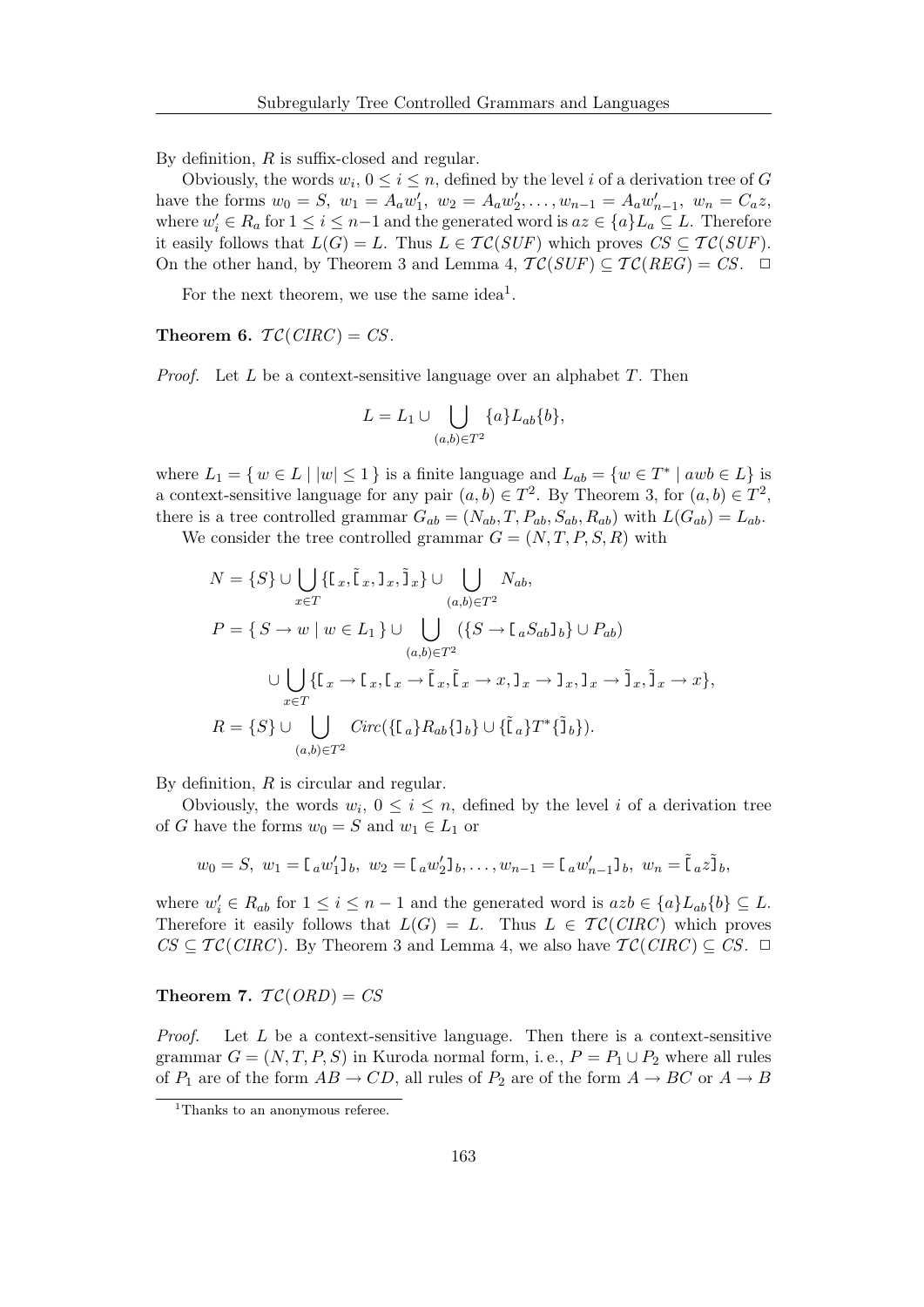or  $A \to a$  with  $A, B, C, D \in N$  and  $a \in T$ , such that  $L(G) = L$ . We construct the tree controlled grammar  $\overline{G} = (\overline{N}, T, \overline{P}, S', R)$  with

$$
\overline{N} = \{X' \mid X \in V\} \cup \{X_p \mid p \in P, X \in V\}
$$
  
\n
$$
\cup \{A_{1,p}, B_{2,p} \mid p = AB \to CD \in P_1\} \cup \{A_{1,p} \mid p = A \to v \in P_2\},
$$
  
\n
$$
\overline{P} = \{X' \to X_p, X_p \to X' \mid X \in V, p \in P\}
$$
  
\n
$$
\cup \{A' \to A_{1,p}, B' \to B_{2,p}, A_{1,p} \to C', B_{2,p} \to D' \mid p = AB \to CD \in P_1\}
$$
  
\n
$$
\cup \{A_{1,p} \to Y'_1 Y'_2 \dots Y'_n \mid p = A \to Y_1 Y_2 \dots Y_n \in P_2\} \cup \{X' \to X \mid X \in T\},
$$
  
\n
$$
R = \{X' \mid X \in V\}^+ \cup \bigcup_{p = AB \to CD \in P_1} \{X_p \mid X \in V\}^* \{A_{1,p} B_{2,p}\} \{X_p \mid X \in V\}^*
$$
  
\n
$$
\cup \bigcup_{p = A \to v \in P_2} \{X_p \mid X \in V\}^* \{A_{1,p}\} \{X_p \mid X \in V\}^*.
$$

We first note that each level of a derivation tree of G contains only primed letters or only letters belonging to the same rule  $p$  indicated by the index  $p$  or contains only terminals. Let  $X_1'X_2' \ldots X_n'$  be a word belonging to some level of a derivation tree. Then in order to get the next level we have to choose a rule  $p \in P$  and any letter X' to replace by  $X_p$  or  $X_{1,p}$  or  $X_{2,p}$ . We now discuss the case  $p = AB \rightarrow CD \in P_1$ . Then the new level has the form

$$
(X_1)_p(X_2)_p \ldots (X_r)_p A_{1,p} B_{2,p}(X_{r+3})_p(X_{r+4})_p \ldots (X_n)_p
$$

for some  $r, 0 \le r \le n-2$ . Moreover, the word of the following level is

$$
X_1'X_2' \dots X_r'C'D'X_{r+3}'X_{r+4}' \dots X_n'.
$$

Thus we have simulated a derivation step

$$
X_1 X_2 \dots X_r AB X_{r+3} X_{r+4} \dots X_n \Longrightarrow X_1 X_2 \dots X_r CD X_{r+3} X_{r+4} \dots X_n
$$

in the grammar G. Analogously, we can show that for  $p \in P_2$  also a simulation of a derivation step in  $G$  is performed.

Since we start the derivation in  $\overline{G}$  with  $S'$  and the only way to terminate a derivation in  $\overline{G}$  is a simultaneous replacement of all letters  $X'$  by  $X \in T$ , it is easy to see that G and  $\overline{G}$  generate the same language L.

Moreover,  $R$  is an ordered language. It is easy to construct an ordered automaton  $(\overline{N}, Z, z_0, \delta, F)$  that accepts R (one moves to a larger state if one reads  $A_{1,p}$ , the same holds for  $A_{2,p}$ , and uses an ordered set of rules in the context-sensitive grammar which is transferred to the corresponding states); due to space limitations we omit the formal construction. It can be found in [3].

Hence, we have  $CS \subseteq \mathcal{TC}(ORD)$ . The converse inclusions follows from Theorem 3 and Lemma 4 as above.  $\Box$ 

From Theorem 3 and Lemma 4, the next statement follows immediately.

Corollary 8. 
$$
TC(NC) = TC(PS) = CS
$$
.

Hence, we obtain all context-sensitive languages also with non-counting or powerseparating control languages.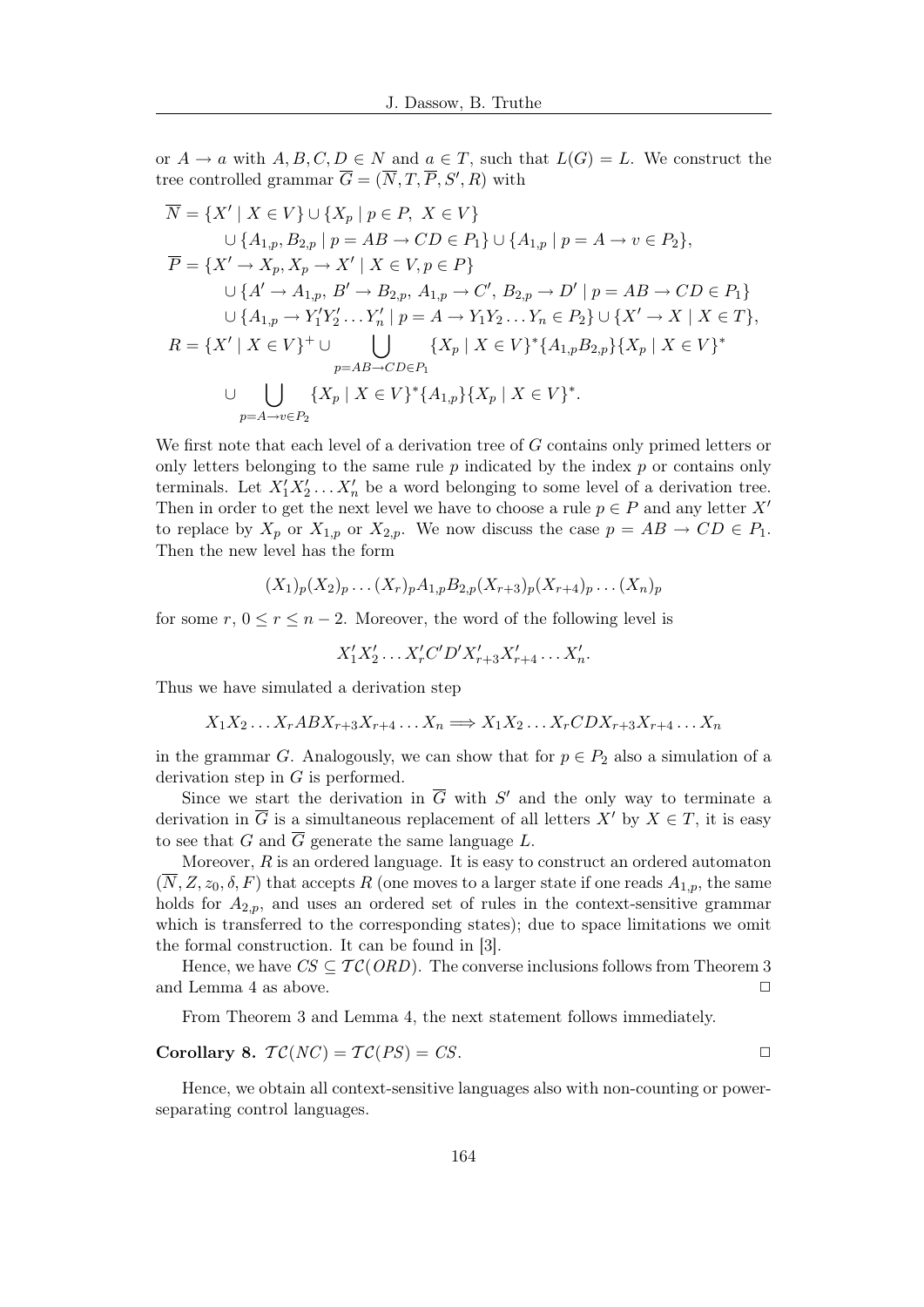# 4 Generation of Subfamilies of CS

In this section, we consider further families of control languages and give some characterizations of the generated language families by other classes.

Theorem 9.  $TC(COMM) = MAT$ .

*Proof.* i)  $MAT \subseteq TC(COMM)$ .

Let  $L$  be a matrix language. By [2], Definition 1.3.2 and Lemma 1.3.7, there is a matrix grammar  $G = (N, T, M, S, Q)$  such that

$$
N = \{S, F\} \cup N_1 \cup N_2, N_1 \cap N_2 = \emptyset, S, F \notin N_1 \cup N_2,
$$

any matrix  $m$  of  $M$  has one of the following forms

(a)  $m = (A \rightarrow v_1, B \rightarrow C)$  with  $A \in N_1$ ,  $v_1 \in (N_1 \cup T)^+ \cup \{F\}$  and  $B, C \in N_2$  or

(b)  $m = (A \rightarrow v_1, B \rightarrow a)$  with  $A \in N_1$ ,  $v_1 \in (N_1 \cup T)^+$ ,  $B \in N_2$  and  $a \in T$  or

(c)  $m = (S \rightarrow AB)$  with  $A \in N_1$  and  $B \in N_2$  or  $(S \rightarrow a)$  with  $a \in T$ ,

the set Q consists of all rules  $A \rightarrow F$  occurring in a matrix of the form (a), and  $L(G) = L$  holds.

We note that all non-terminated sentential forms of  $G$  – besides  $S$  – end with a letter of  $N_2$ . Let

$$
\overline{N} = \{\overline{S}\} \cup \{X' \mid X \in N\} \cup \{X_m \mid m \in M, X \in N\}
$$
  

$$
\cup \{A_{m,1}, B_{m,2} \mid m = (A \rightarrow v_1, B \rightarrow v_2)\}.
$$

We define the homomorphism  $h: N \cup T \to \overline{N} \cup T$  by  $h(X) = X'$  for  $X \in N$  and  $h(a) = a$  for  $a \in T$  and construct the tree controlled grammar  $\overline{G} = (\overline{N}, T, P, \overline{S})$  with

$$
P = \{ \overline{S} \to a \mid (S \to a) \in M \} \cup \{ \overline{S} \to A'B' \mid (S \to AB) \in M \}
$$
  

$$
\cup \{ X' \to X_m \mid m \in M, X \in N \} \cup \{ X_m \to X' \mid X \in N, m \in M \}
$$
  

$$
\cup \{ A' \to A_{m,1}, B' \to B_{m,2} \mid m = (A \to v_1, B \to v_2) \in M \}
$$
  

$$
\cup \{ A_{m,1} \to h(v_1), B_{m,2} \to h(v_2) \mid m = (A \to v_1, B \to v_2) \in M \}
$$

and the control set

$$
R = \{\overline{S}\} \cup \bigcup_{m=(A \to v_1, B \to v_2) \in M, v_1 \neq F} \text{Comm}(\{X_m \mid X \in N\}^*\{A_{m,1}B_{m,2}\})
$$
\n
$$
\cup \bigcup_{(A \to v_1, B \to v_2) \in M} \text{Comm}(\{X' \mid X \in N\}^*\{\{h(v_1)h(v_2)\} \cup \{\lambda\})\})
$$
\n
$$
= (A \to v_1, B \to C) \in M \text{Comm}(\{X_m \mid X \in N, X \neq A\}^+\{B_{m,2}\})
$$
\n
$$
\cup \bigcup_{m=(A \to F, B \to C) \in M} \text{Comm}(\{X' \mid X \in N, X \neq A\}^+\{C'\}).
$$

It is easy to see that  $R$  is a commutative regular language (since one has only to check that besides a finite number of occurrences of some letters all other letters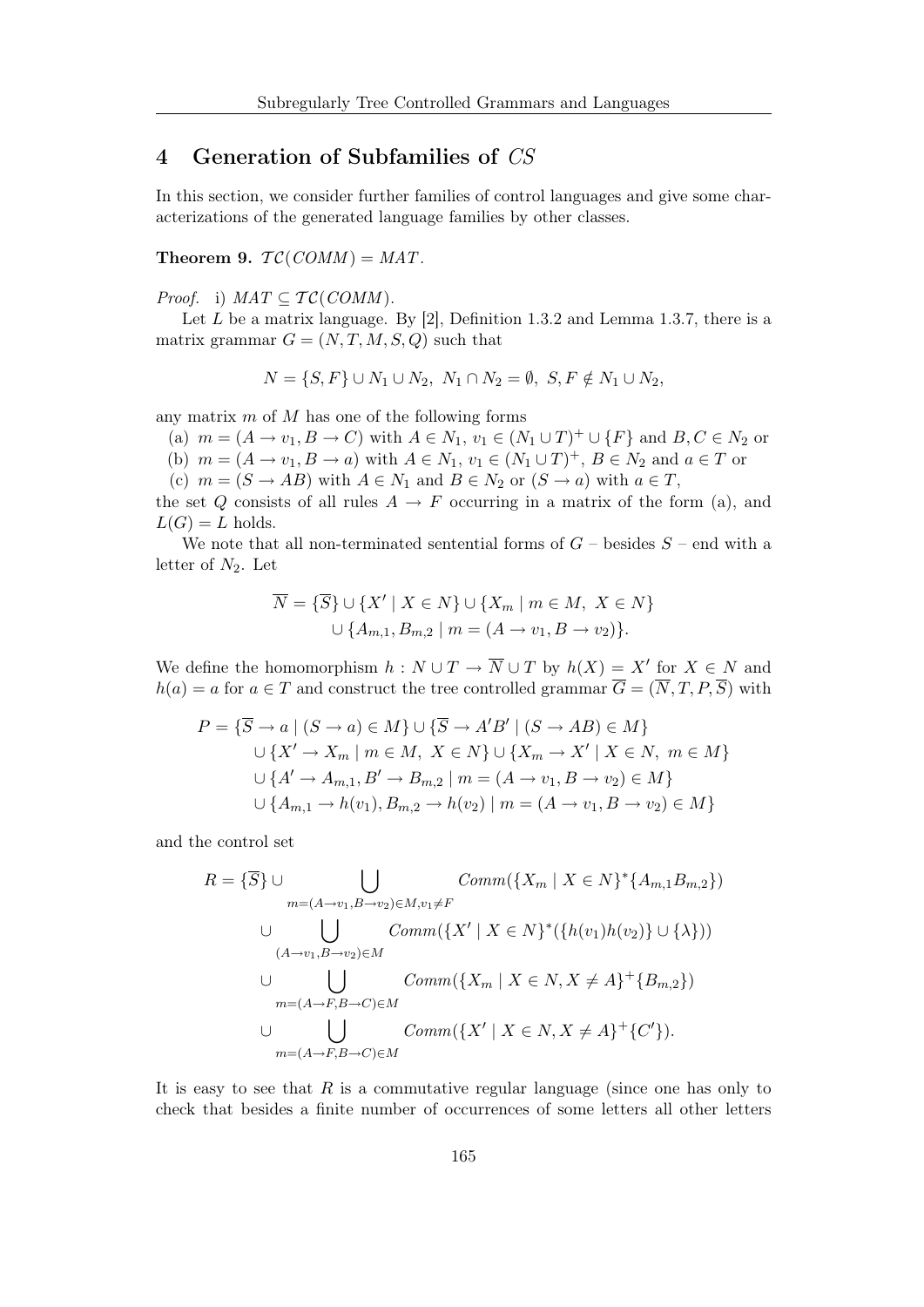belong to  $\{X_m \mid X \in N\}$  or  $\{X' \mid X \in N\}$ , respectively, what can be done by a finite automaton).

Since any nonterminal of  $\overline{G}$  is replaced in any step and any primed or indexed version of a letter in  $N_2$  is replaced by an indexed or primed version of a letter of  $N_2$ or a terminal, it is obvious that any word of a certain level of a derivation tree, which is not a terminal word, ends with a primed or indexed version of a letter of  $N_2$ .

Let us consider a derivation in  $\overline{G}$ . After applying a rule to  $\overline{S}$  we get a terminal belonging to  $L(\overline{G})$  as well as to  $L(G)$  or a word  $A'B'$  which is the sentential form and the word of the first level. We have to replace  $A'$  and  $B'$  in parallel and the result has to be  $A_{m_1}B_{m_2}$  for some matrix  $m \in M$ . The word of the next level will be  $h(v_1)h(v_2)$ . Thus we have simulated a rewrite step  $A'B' \implies h(v_1)h(v_2)$  which corresponds to an application of m to  $AB$  which yields  $v_1v_2$ .

Now let  $w \in Comm({X' | X \in N}^*({h(v_1)h(v_2)} \cup {\lambda}))$  be the word of a level i of some derivation tree of  $\overline{G}$ . Then let w' be the sentential form of this level and let us assume that  $w' = h(w'')$  for some sentential form  $w''$  of G. If  $w \in T^*$ , then we have  $w' \in T^*$  and thus  $w' \in L(\overline{G})$  and  $w' = w'' \in L(G)$ .

Let  $w = v_1 A'_1 v_2 A'_2 \dots v_n A'_n$  with  $v_i \in T^*$  and  $A_i \in N$  for  $1 \le i \le n$ . Then

$$
(A_1)m(A_2)m... (A_{t-1})m(A_t)m,1(A_{t+1})m... (A_{n-1})m(A_n)m,2
$$

for some t,  $1 \le t \le n-1$ , is the word of level  $i+1$ , if  $m = (A_t \rightarrow v_1, A_n \rightarrow v_2) \in M$ and  $v_1 \notin {\lambda, F}$ , or

$$
(A_1)m(A_2)m... (A_{n-1})m(A_n)m,2
$$

is the word of level  $i+1$ , if  $m = (A \rightarrow F, A_n \rightarrow v_2) \in M$  and  $A \neq A_i$  for  $1 \leq i \leq n-1$ . We only discuss the former case; the latter can be handled analogously. The word of level  $i+2$  is  $A'_1A'_2 \ldots A'_{t-1}h(v_1)A'_{t+1} \ldots A'_{n-1}h(v_2)$  which is in R, too. Moreover, let v' be the sentential form of the level  $i + 2$  and  $v' = h(v'')$  for some  $v'' \in (N \cup T)^*$ . Obviously,  $w'' \Longrightarrow_m v''$  holds in G since we replaced non-terminals by themselves or by  $h(v_1)$  and  $h(v_2)$  and have not changed the terminals. Hence any derivation in  $\overline{G}$ simulates a derivation in G and  $L(\overline{G}) \subseteq L(G)$  follows.

By analogous considerations, one can show that any derivation in G can be simulated which gives  $L(G) \subseteq L(G')$ . Therefore, we have  $L = L(G) = L(G')$  and  $MAT \subseteq \mathcal{TC}(COMM).$ 

### ii)  $TC(COMM) \subseteq MAT$ .

Let  $L \in \mathcal{TC}(COMM)$ . There is a tree controlled grammar  $G = (N, T, P, S, R)$ with  $L(G) = L$  where  $R \subseteq (N \cup T)^*$  is a regular commutative language. Let  $N = \{A_1, A_2, \ldots, A_m\}$  and  $T = \{a_1, a_2, \ldots, a_k\}$ . Then the Parikh vectors have the form

$$
(n(A_1), n(A_2), \ldots, n(A_m), n(a_1)n(a_2), \ldots, n(a_k)).
$$

Since  $R$  is regular, it is semi-linear; and because it is commutative, there are natural numbers  $n \geq 1$ ,  $r_i \geq 0$  for  $1 \leq i \leq n$ , and  $\#(N \cup T)$ -dimensional vectors  $p_i$ and  $q_{i,j}, 1 \leq i \leq n, 1 \leq j \leq r_i$ , such that

$$
R = \pi_{N \cup T}^{-1} \left( \bigcup_{i=1}^{n} \{ p_i + \sum_{j=1}^{r_i} \alpha_{i,j} q_{i,j} \mid \alpha_{i,j} \in \mathbb{N} \text{ for } 1 \le j \le r_i \} \right)
$$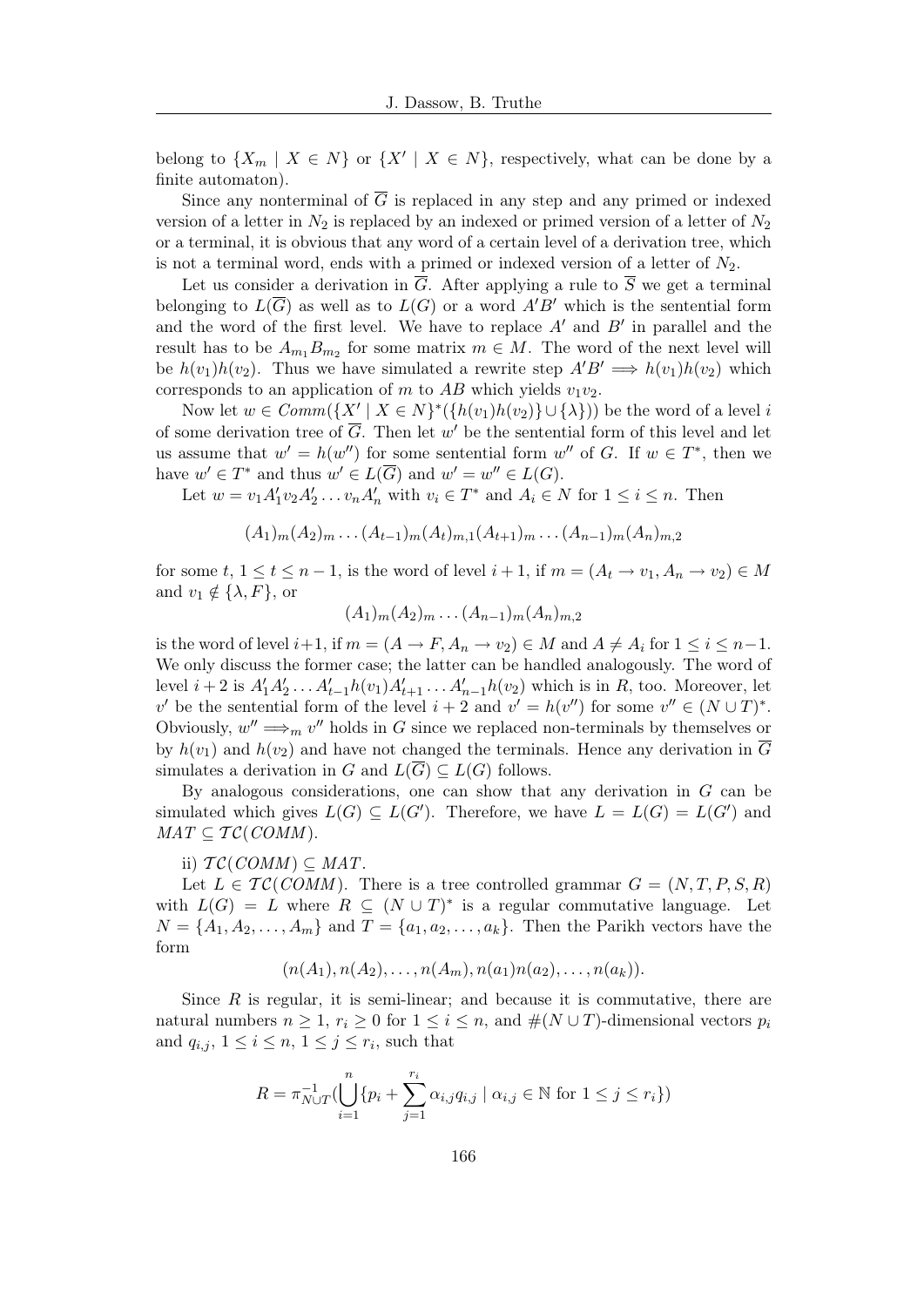where  $\pi_{N\cup T}$  is the Parikh mapping.

With any letter  $a \in T$ , we associate two new letters  $A_a$  and  $A'_a$  and define a homomorphism  $h: (N \cup T)^* \to (N \cup \{A_a \mid a \in T\})^*$  by

$$
h(A) = A
$$
 for  $A \in N$  and  $h(a) = A_a$  for  $a \in T$ .

We define the matrix grammar  $G' = (N', T \cup \{\$\}, M, \overline{S}, Q)$  where

$$
N' = \{\overline{S}, F, C, C', D\} \cup N \cup \{A' \mid A \in N\} \cup \bigcup_{a \in T} \{A_a, A'_a\} \cup \bigcup_{i=1}^n \{B_i, B_{i,1}, B_{i,2}, \ldots, B_{i,r_i}\},\
$$

 $Q$  consists of all rules with right-hand side  $F$ , and  $M$  consists of the matrices constructed as follows:

 $\bullet \ (\overline{S} \rightarrow B_i S)$ 

(initial rules which choose an index i corresponding to a set

$$
H_i = \{ p_i + \sum_{j=1}^{r_i} \alpha_{i,j} q_{i,j} \mid \alpha_{i,j} \in \mathbb{N} \text{ for } 1 \le j \le r_i \},
$$

• for any vector  $p_i = (n(A_1), n(A_2), \ldots, n(A_m), n(a_1) n(a_2), \ldots, n(a_k)), 1 \leq i \leq n$ , we set

$$
(B_i \to B_{i,j}, (A_1 \to A'_1)^{n(A_1)}, (A_2 \to A'_2)^{n(A_2)}, \dots, (A_m \to A'_m)^{n(A_m)},
$$
  
\n
$$
(A_{a_1} \to A'_{a_1})^{n(a_1)}, (A_{a_2} \to A'_{a_2})^{n(a_2)}, \dots, (A_{a_k} \to A'_{a_k})^{n(a_k)})
$$
 for  $1 \le j \le r_i$ ,  
\n
$$
(B_i \to C, (A_1 \to A'_1)^{n(A_1)}, (A_2 \to A'_2)^{n(A_2)}, \dots, (A_m \to A'_m)^{n(A_m)},
$$
  
\n
$$
(A_{a_1} \to A'_{a_1})^{n(a_1)}, (A_{a_2} \to A'_{a_2})^{n(a_2)}, \dots, (A_{a_k} \to A'_{a_k})^{n(a_k)}),
$$

and any vector  $q_{i,j} = (n(A_1)', n(A_2)', \ldots, n(A_m)', n(a_1)'n(a_2)', \ldots, n(a_k)'),$  $1 \leq i \leq n, 1 \leq j \leq r_i$ , we set

$$
(B_{i,j} \to B_{i,j'}, (A_1 \to A'_1)^{n(A_1)'}, (A_2 \to A'_2)^{n(A_2)'}, \dots, (A_m \to A'_m)^{n(A_m)'},
$$
  
\n
$$
(A_{a_1} \to A'_{a_1})^{n(a_1)'}, (A_{a_2} \to A'_{a_2})^{n(a_2)'}, \dots, (A_{a_k} \to A'_{a_k})^{n(a_k)'} \text{ for } 1 \le j' \le r_i,
$$
  
\n
$$
(B_{i,j} \to C, (A_1 \to A'_1)^{n(A_1)'}, (A_2 \to A'_2)^{n(A_2)'}, \dots, (A_m \to A'_m)^{n(A_m)'},
$$
  
\n
$$
(A_{a_1} \to A'_{a_1})^{n(a_1)'}, (A_{a_2} \to A'_{a_2})^{n(a_2)'}, \dots, (A_{a_k} \to A'_{a_k})^{n(a_k)'},
$$

and  $(C \rightarrow D, A_1 \rightarrow F, A_2 \rightarrow F, \ldots, A_m \rightarrow F, A_{a_1} \rightarrow F, A_{a_2} \rightarrow F, \ldots, A_{a_m} \rightarrow F)$ (if w is the scattered subword of the sentential form build by the letters of  $N'$ , by these rules we check whether or not  $h^{-1}(w)$  belongs to  $\pi_{N_1}^{-1}$  $\overline{N} \cup T$  $(H_i)$ ; note that  $h^{-1}(w)$  is the word of some level),

•  $(D \to D, A' \to h(w))$  for  $A \to w \in P$ ,  $(D \to D, A'_a \to a)$  for  $a \in T$ ,  $(D \to B_i, A'_1 \to F, A'_2 \to F, \dots, A'_m \to F, A'_{a_1} \to F, A'_{a_2} \to F, \dots, A'_{a_m} \to F)$ for  $1 \leq i \leq n$ 

(we simulate the generation of the next level and choose an index, again),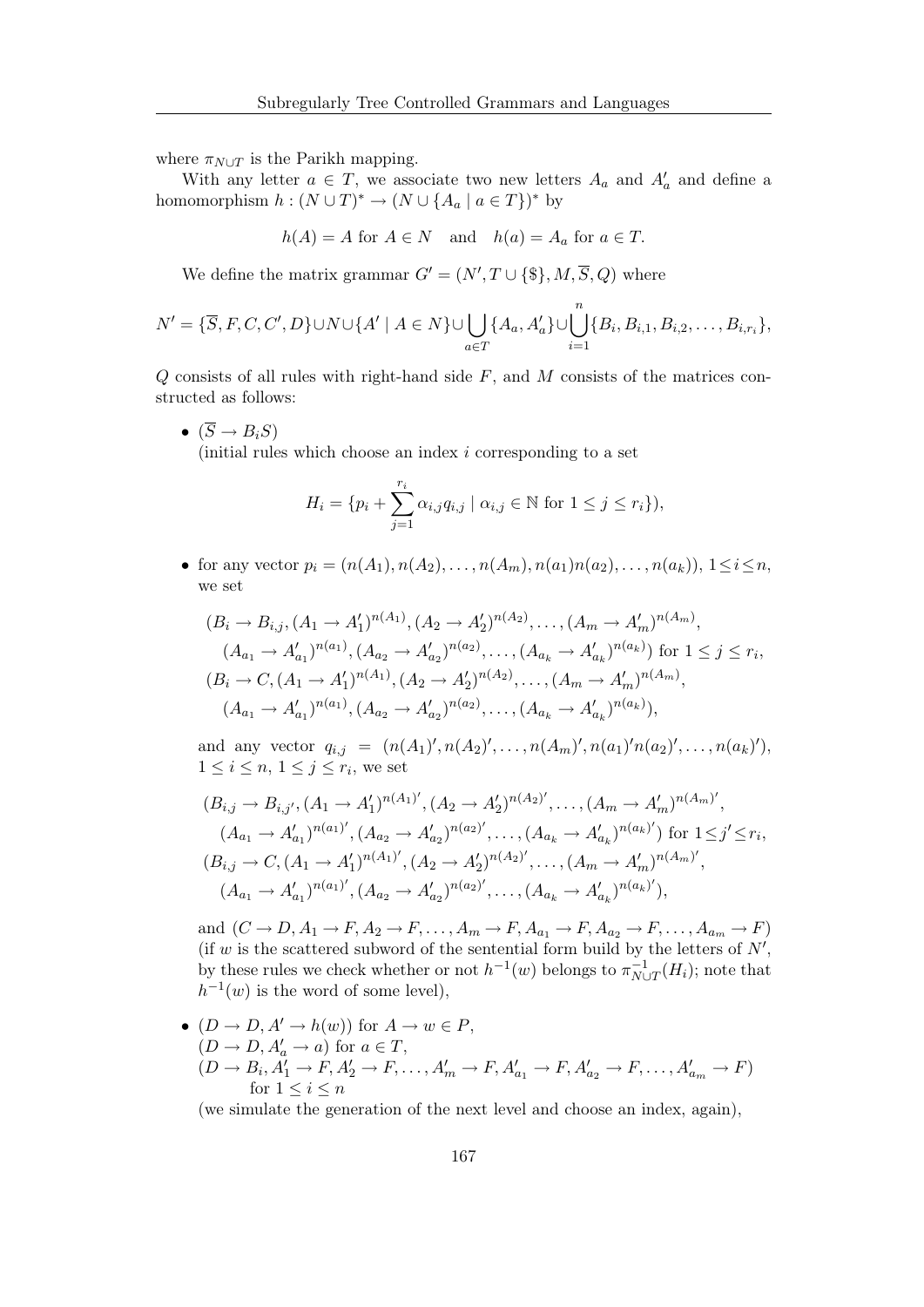$\bullet$   $(D \rightarrow \$)$ 

(this rule can only be applied if no nonterminal – besides  $D - i$  is in the sentential form, because after its use no other matrix can be applied).

By the explanations given to the matrices, the generated languages is \$L. Thus  $\$L \in MAT$ . By the closure properties of  $MAT$  (see [2]), we get  $L \in MAT$ .

The matrix languages with finite index are exactly those generated by finitely tree controlled grammars.

Theorem 10.  $TC(FIN) = MAT_{fin}$ .

*Proof.* The inclusion  $MAT_{fin} \subseteq TC(FIN)$  can be proved analogously to the proof of Theorem 9. If  $Ind(G) = k$  we have only to take

$$
\bigcup_{i=0}^{k} \{X' \mid X \in N\}^i
$$
 and 
$$
\bigcup_{i=0}^{k} \{X_m \mid X \in N\}^i
$$

instead of  $\{X' \mid X \in N\}^*$  and  $\{X_m \mid X \in N\}^*$ . Note that the normal form result carries over to finite index grammars, too.

The inclusion  $TC(FIN) \subseteq MAT_{fin}$  can be proved by constructing a matrix grammar that simulates a tree controlled grammar (see [3]). The number of non-terminals in a sentential form of the matrix grammar equals the number of non-terminals in a sentential form of a certain level of a derivation tree of the tree controlled grammar. Hence, the constructed matrix grammar is of finite index.  $\Box$ 

We now present some results on the power of control by the families MON, COMB, DEF, and NIL.

#### Theorem 11.

i)  $E0L = \mathcal{TC}(MON) \subseteq \mathcal{TC}(COMB) \subseteq \mathcal{TC}(DEF)$ .

ii) E0L is properly included in  $TC(DEF)$ .

*Proof.* i) For a proof of the equality  $E0L = \mathcal{TC}(MON)$ , we refer to [3]. The inclusions follow from Lemma 4.

ii) The inclusion holds by i). The properness follows from  $FIN \subseteq DEF$  and Example 2:  $L(G_2) \in \mathcal{TC}(FIN) \subseteq \mathcal{TC}(DEF)$  but  $L(G_2) \notin E0L$  (see [6]).

**Theorem 12.** 
$$
\mathcal{TC}(FIN) \subset \mathcal{TC}(NIL)
$$
 and  $\mathcal{TC}(MON) \subset \mathcal{TC}(NIL)$ .

Proof. All inclusions follow from Lemma 4. The first inclusion is proper because the tree controlled grammar from Example 1 generates a non-semi-linear set, whereas all languages in  $TC(FIN) = MAT_{fin}$  are semi-linear by [2], Lemma 3.1.5. The properness of the last inclusion follows from  $FIN \subseteq NIL$  and Example 2 (analogously to Theorem 11.ii).  $\Box$